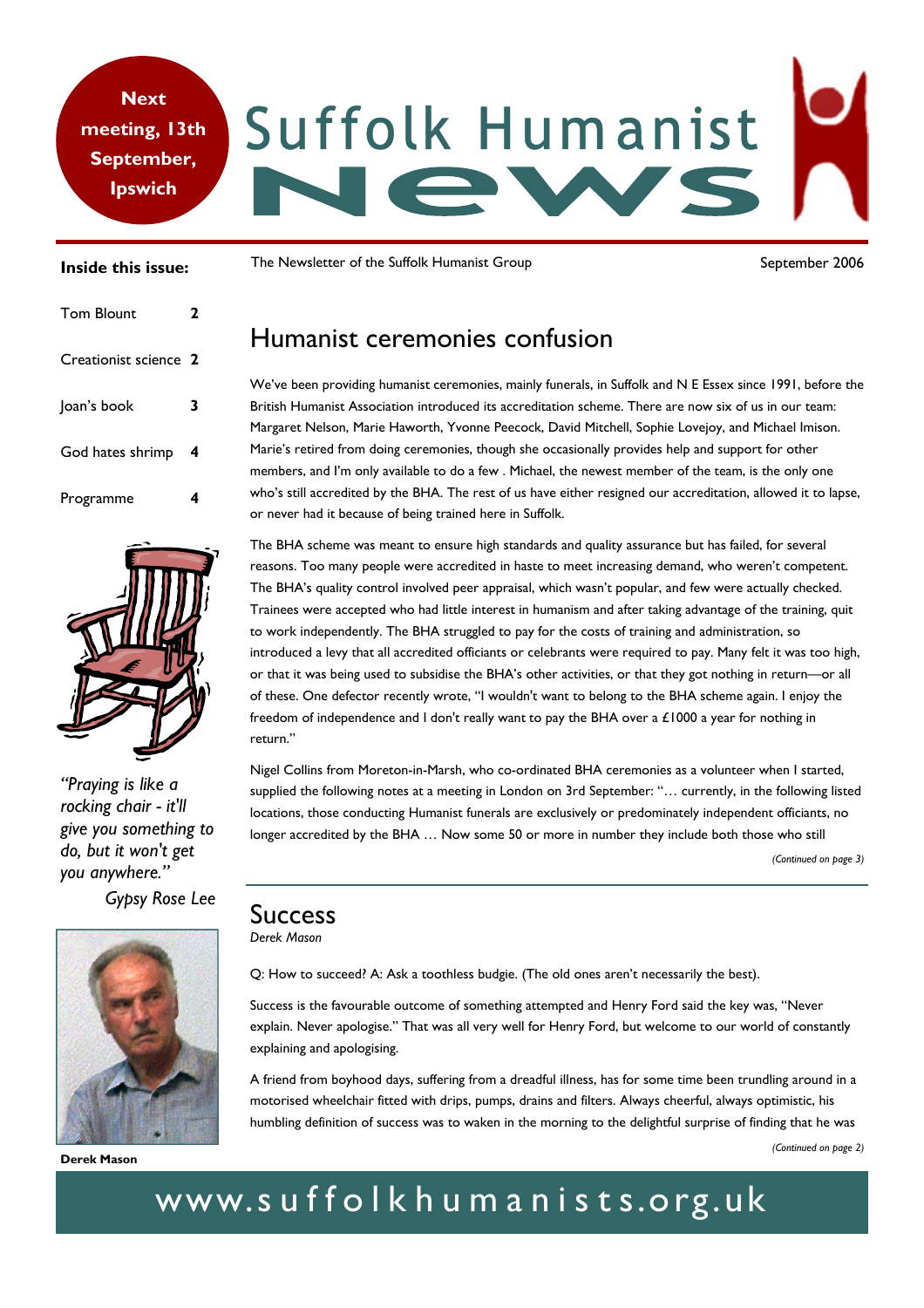# Obituary—Tom Blount



**Tom Blount in 1942** 



**… and more recently** 

*'...he was a stickler for precision in punctuation, grammar and so on … he was "fussy" about things like split infinitives and using words in the wrong context.'* 

Thomas Arthur Blount was born in London. He wanted to be a meteorologist but his family couldn't afford a higher education, so when he left school during 'the slump' of 1929, he was lucky to get a job in insurance.

Tom met Margaret at a friend's twentieth birthday party. Until then, he'd said he didn't intend to marry, but they began to see each other every weekend. In 1941, Tom was called up, and realising he couldn't live without Margaret, he got a special licence and they were married the following February while he was on leave. Tom served in the Navy as a writer – a rating who kept all the ship's records. Offered a commission as a meteorologist, he declined, feeling he didn't want the responsibility if there were fatal consequences from getting a weather forecast wrong. Serving in Alexandria, he looked forward to being reunited with Margaret in 1945, but was sent to Scapa Flow instead. They set up home in Guildford in 1947, a year after demob.

Tom resumed work at the Phoenix insurance company. He was transferred to Prince's Street, Ipswich, at Christmas, 1947, when he and Margaret moved to Rushmere. Tom cycled to work. They bought a beach hut at Waldringfield before Jane and Caroline were born and had many family holidays there.

Tom was 'quite a sailor' on the Broads, or in a dinghy on the Deben. He enjoyed football, with an Ipswich season ticket for a while, when they cost only £15. He sang with Kesgrave choir, which led to singing lessons with Ursula Nettleship, a friend of Imogen Holst and Benjamin Britten.

The Blounts moved to Martlesham about twentynine years ago. When Tom retired, they joined Suffolk Naturalists, the RSPB and The Suffolk Trust for Nature Conservation, and went out with them every weekend. Tom became very knowledgeable about birds, butterflies, trees and insects, though he didn't know his wildflowers as well as Margaret did.

Tom and Margaret have been members of Suffolk Humanists longer than most. When I made errors in the newsletter, Tom always spotted them and gently corrected me; he was a stickler for precision in punctuation, grammar and so on. He was, his family agrees, 'fussy' about things like split infinitives and using words in the wrong context. So I've been conscious of Tom's high standards as I've written the newsletters, and when I wrote the script for his funeral.

Increasing frailty has prevented Tom and Margaret from attending meetings for some time. A couple of years ago, they moved to Jane and Vic's home at St. Cross South Elmham. Tom was seriously ill last year, but he recovered. His memory was poor, which meant he couldn't remember the things that used to frustrate him, so he simply let go and lived in the moment, finding serenity in his old age.

Tom died suddenly, at home, on 31st July, aged ninety-four. He was interred in the churchyard at St. George's, St. Cross South Elmham, just down the road from home. We had a humanist funeral in the church, where the churchwardens were very helpful.

Bye-bye Tom. I shall mind my apostrophes and try to avoid splitting my infinities. *MN* 

# Creationist scientist

"When God originally made the animals they were all herbivorous, then after the problems in the Garden of Eden, they started to eat each other. During the flood God drew all the animals to the  $\overline{u}$  ark, including the dinosaurs which existed on earth at the same time as man."

*Dr. Jonathan Swingler, Senior Research Fellow, School of Engineering Sciences at the University of Southampton, and a Creationist, quoted by Mary Wakefield in the Sunday Telegraph.* 

## Success

#### *(Continued from page 1)*

still alive. Recently the unsuccessful morning arrived, but it could hardly be called a failure.

Success for Humanists would be for everyone in the world to have the freedom to think for themselves. There would be chaos in the short term, but eventually the slaughter of war caused by vain politicians, the starvation of innocents caused by greedy dictators, and oppression by religion would be history. Maybe not, but it's worth a try.



**The animals (including the dinosaurs) came in two by two.**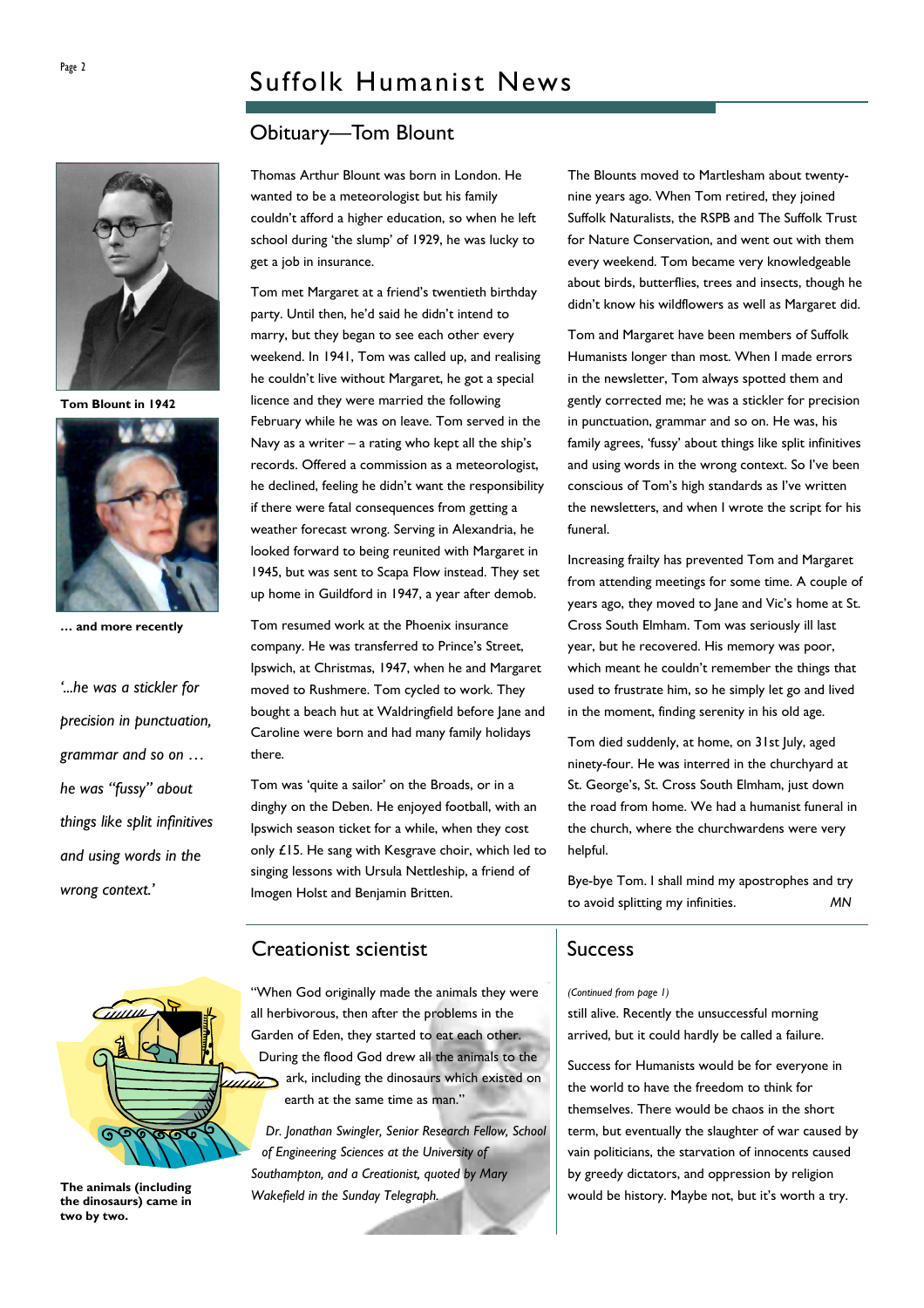## Humanist ceremonies confusion

remain ordinary BHA members and others now regrettably lost to the BHA, probably for all time! N.E. England (Tyne-Tees), Hull (East Yorkshire), Burnley (Lancs.), Coventry & Warwickshire, North Cotswolds (Glos.), Banbury, Oxford, Reading, Wiltshire (incl. Swindon & Chippenham), Bristol, Dorset (incl. all the Bournemouth area), Cornwall, Suffolk, and East Kent. In several further locations independent humanist officiants co-exist in fairly equal numbers." In many cases, there was a lot of anger involved with these defections, as people felt they'd been unfairly treated. The BHA's Executive Director, Hanne Stinson, wrote a letter to funeral directors last year, promoting BHA ceremonies. It had the effect, in some places, of undermining the independents' credibility, though most are experienced, competent people.

In spite of this damaging situation, the BHA appears to have tried to avoid acknowledging the problem of the disappearing officiants. Ordinary members may not have been aware of it. Considering that ceremonies celebrants are the public face of humanism, this seems strange. However, an overwhelming majority of those present at the 2005 BHA AGM voted in favour of a motion, proposed by Simon Allen, calling on the BHA to set up a working party to investigate the resignations. The resulting Ceremonies Working Party consisted of Jane Wynne-Willson (author of the BHA booklet, Funerals Without God), Richard Patterson (an experienced officiant), and Toby Lowe, who came to it without any ceremonies experience. After a lot of hard work (a questionnaire, analysis, consultation, etc.) the report was published. Some of those who'd left the BHA scheme didn't respond, as they didn't feel they'd been asked the right questions. The BHA planned to discuss the CWP's report at a meeting of their accredited officiants, until Harry Stopes-Roe, a former BHA President, pointed out that the issue affected *all* BHA members, so the meeting must be open to all members. His point was accepted, hence the meeting on 3rd September.

I attended the meeting, as did Michael Imison, our Chair and team member. Michael became a member of the BHA's Board of Trustees at its AGM. I asked the other members of the team what they'd like me to say, and David Mitchell wrote, "I think the Suffolk

*(Continued from page 1)* Ceremonies group could form a template for a kind of semiindependent federal set-up, perhaps able to use the BHA name under a franchise. The main problem is that even such a loose association could give the control freak tendency opportunities to manipulate the granting of such franchises in particular areas for their own ends. I think our system has worked well. Local people serving their local community through local funeral directors where there is mutual respect between all parties. In the final analysis, why would we be interested in opting for anything else?"

> At the meeting, I got the opportunity to point out that the Suffolk Humanist group is "unique in its unified approach. To my knowledge no other humanist group works as we do, with no division between our activities – fellowship for members, ceremonies, SACRE, speaking and educational activities, networking with other organisations, and the promotion of humanism in the community. Over the last few years, the BHA seems to have been largely incapable of appreciating this and has undermined us, deliberately or otherwise, probably because those concerned didn't think to ask the right questions."

> The meeting, which lasted five hours, dealt with a range of options to address the ceremonies problem, some sensible, some farfetched. It was less fraught than I'd anticipated, but I'm not sure if we accomplished much. The situation seems just as confused to me. Hopefully, Michael (who was taking copious notes) might write a report for the next newsletter. Meanwhile, we'll carry on as we've been doing for the last few years, maintaining our unblemished record for good ceremonies. As I said at the meeting, our system works because we all know one another, trust one another, like one another, and have complete confidence in one another. As David wrote, why would we be interested in any other approach?

Suffolk group members should be aware that there are other humanist celebrants offering funerals and other ceremonies in our area. We can't vouch for the quality of their work, so to ensure that you get one of our team, please specify that you want a Suffolk Humanist Celebrant. *MN*



# Reluctant Nomad

When Suffolk Humanist Joan Matthews was living in Norfolk she joined a writing group. With the encouragement of her tutor she began to write about her fifteen house moves, from suburban Middlesex to the Cotswolds, from the

seaside to a cathedral city, from rural Norfolk back to her Suffolk roots.

The resulting little book is a fascinating account of life in England from the 1930s to the present day, when Joan and her husband Ted have settled in Kesgrave. If anyone is interested, Joan would be happy to sell you a copy. Tel. 01473 635454, or speak to Joan at a meeting. **Joan Matthews**